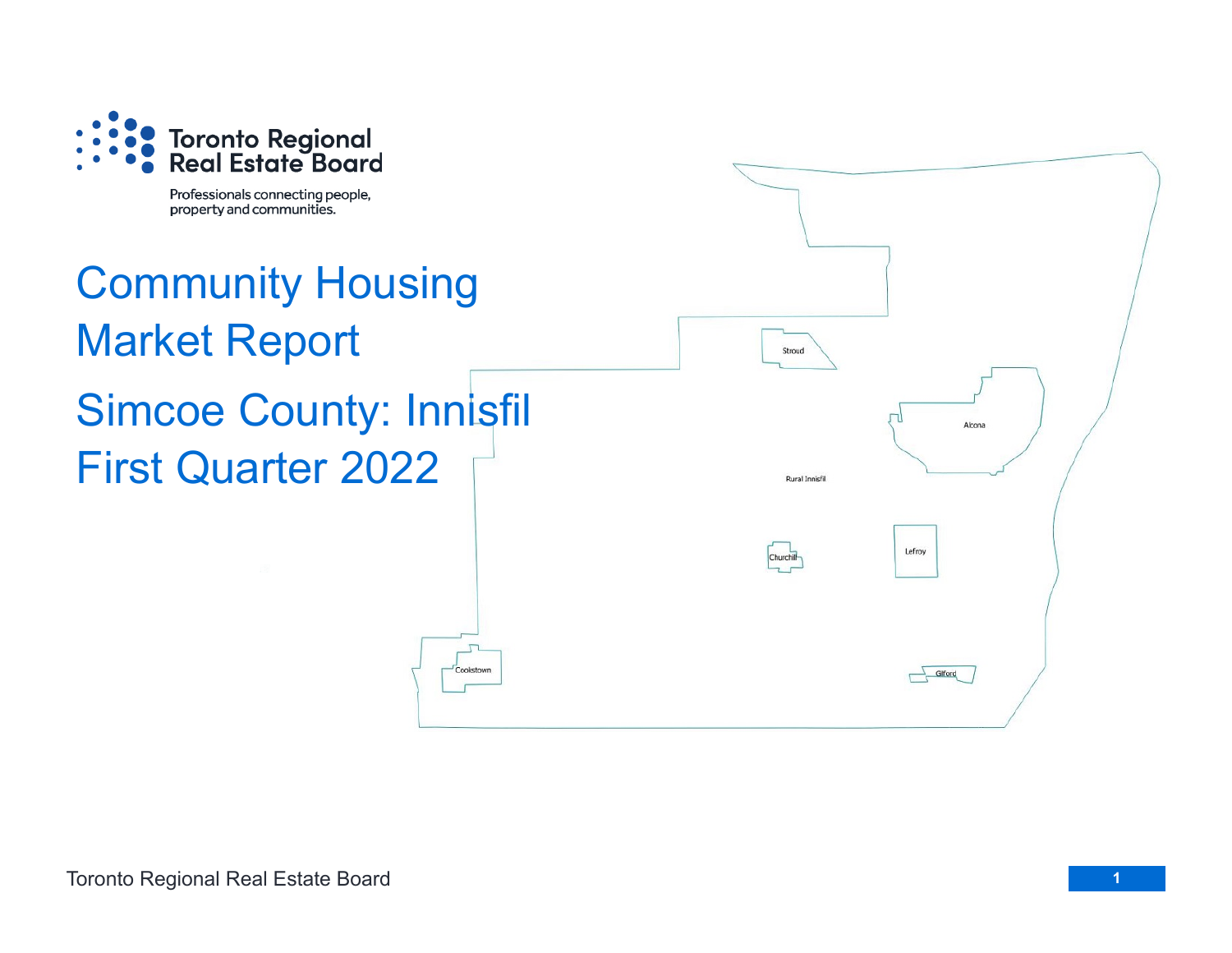## SUMMARY OF EXISTING HOME TRANSACTIONS ALL HOME TYPES, FIRST QUARTER 2022

## INNISFIL COMMUNITY BREAKDOWN

| <b>Community</b> | <b>Sales</b>   | <b>Dollar Volume</b> | <b>Average Price</b> | <b>Median Price</b> | <b>New Listings</b> | <b>Active Listings</b> | Avg. SP/LP | Avg. DOM |
|------------------|----------------|----------------------|----------------------|---------------------|---------------------|------------------------|------------|----------|
| Alcona           | 125            | \$140,958,358        | \$1,127,667          | \$1,100,000         | 220                 | 56                     | 112%       | 9        |
| Churchill        | 5              | \$6,667,500          | \$1,333,500          | \$1,325,000         | 9                   | 3                      | 106%       | 15       |
| Cookstown        | 10             | \$13,591,000         | \$1,359,100          | \$1,182,500         | 20                  | 5                      | 117%       | 6        |
| Gilford          | 13             | \$17,106,500         | \$1,315,885          | \$1,300,000         | 21                  | $\overline{4}$         | 108%       | 14       |
| Lefroy           | 23             | \$28,882,350         | \$1,255,754          | \$1,250,000         | 46                  | 11                     | 109%       |          |
| Rural Innisfil   | 48             | \$52,724,600         | \$1,098,429          | \$950,000           | 95                  | 29                     | 102%       | 13       |
| Stroud           | $6\phantom{1}$ | \$5,847,000          | \$974,500            | \$842,500           | 9                   | 3                      | 101%       | 9        |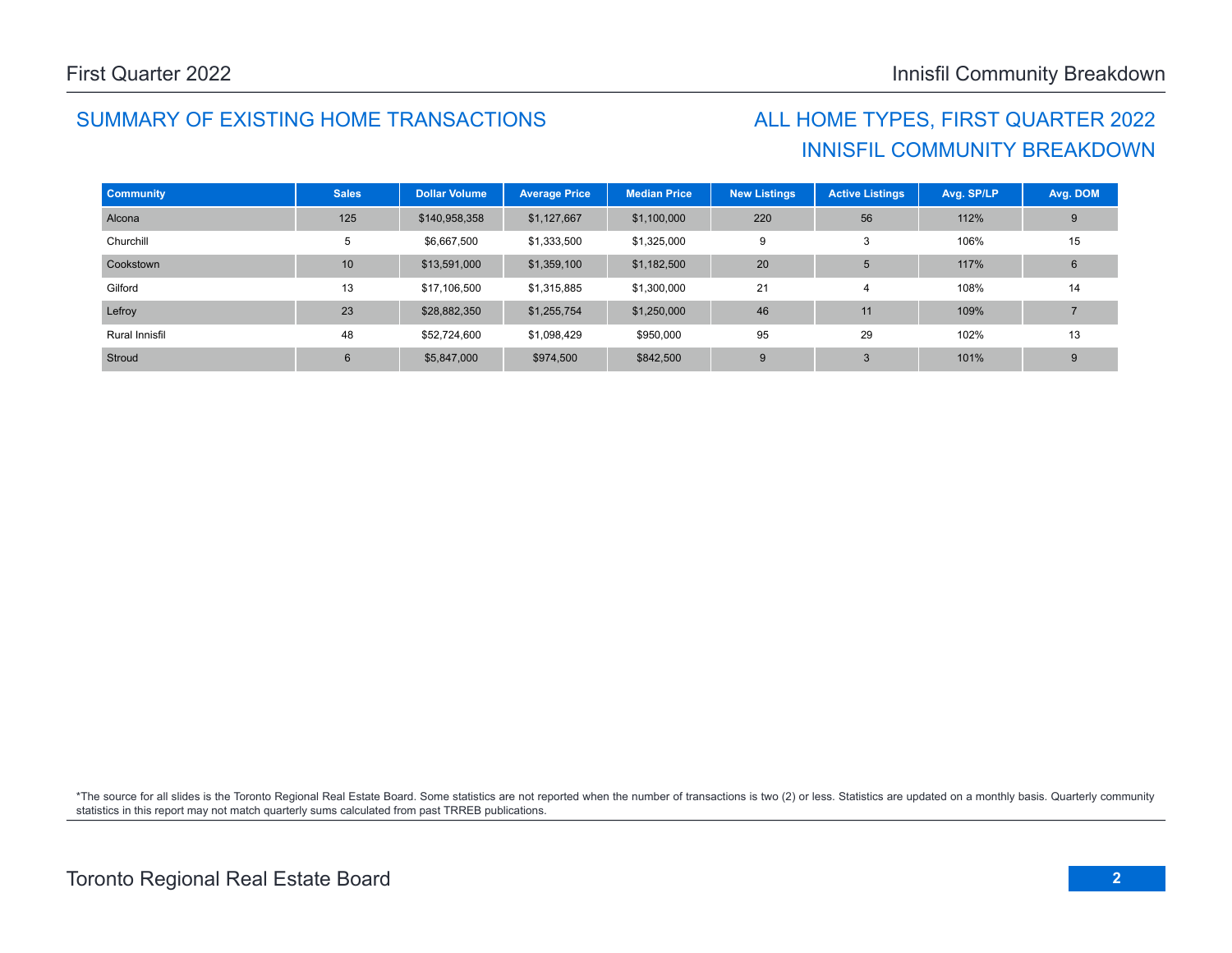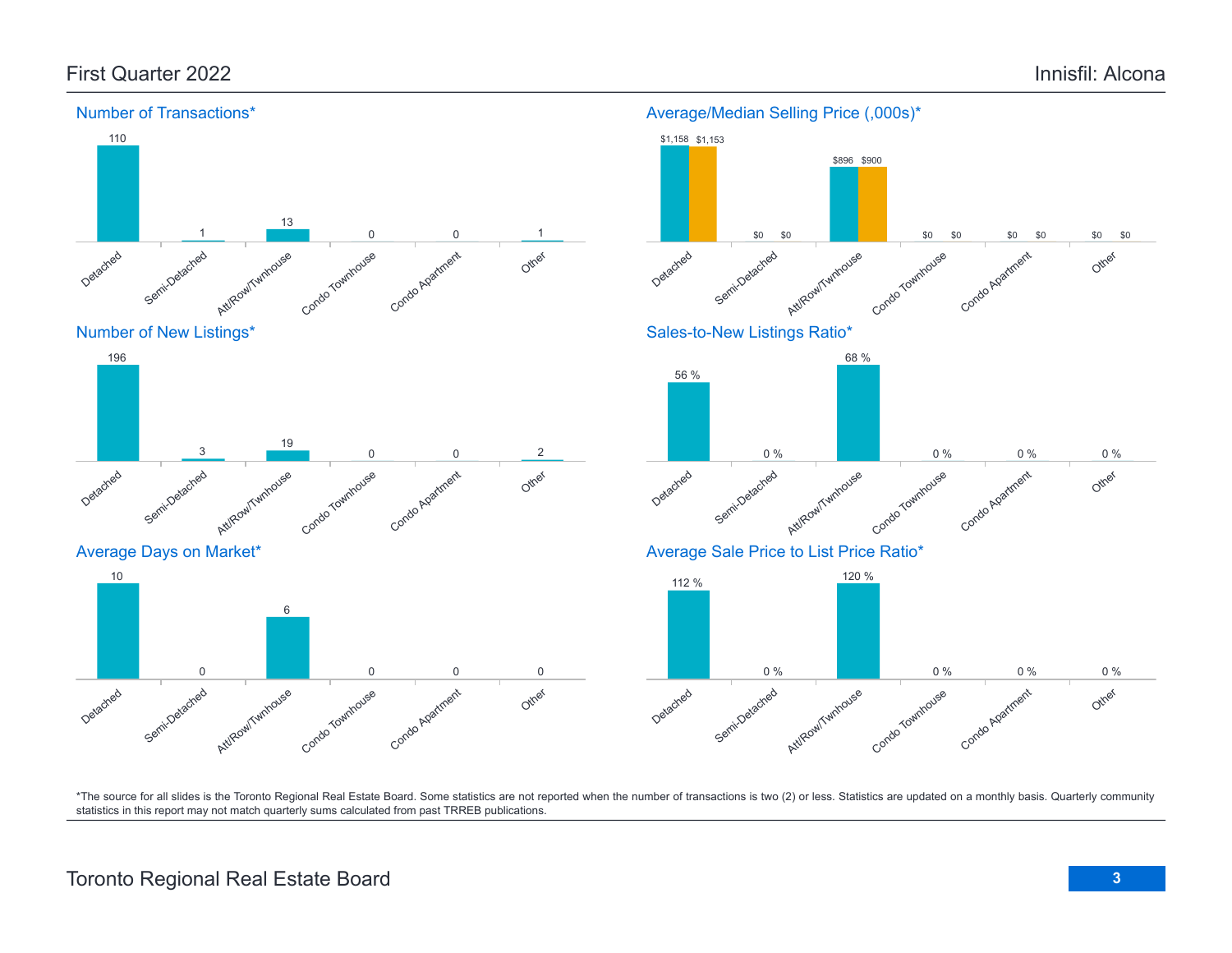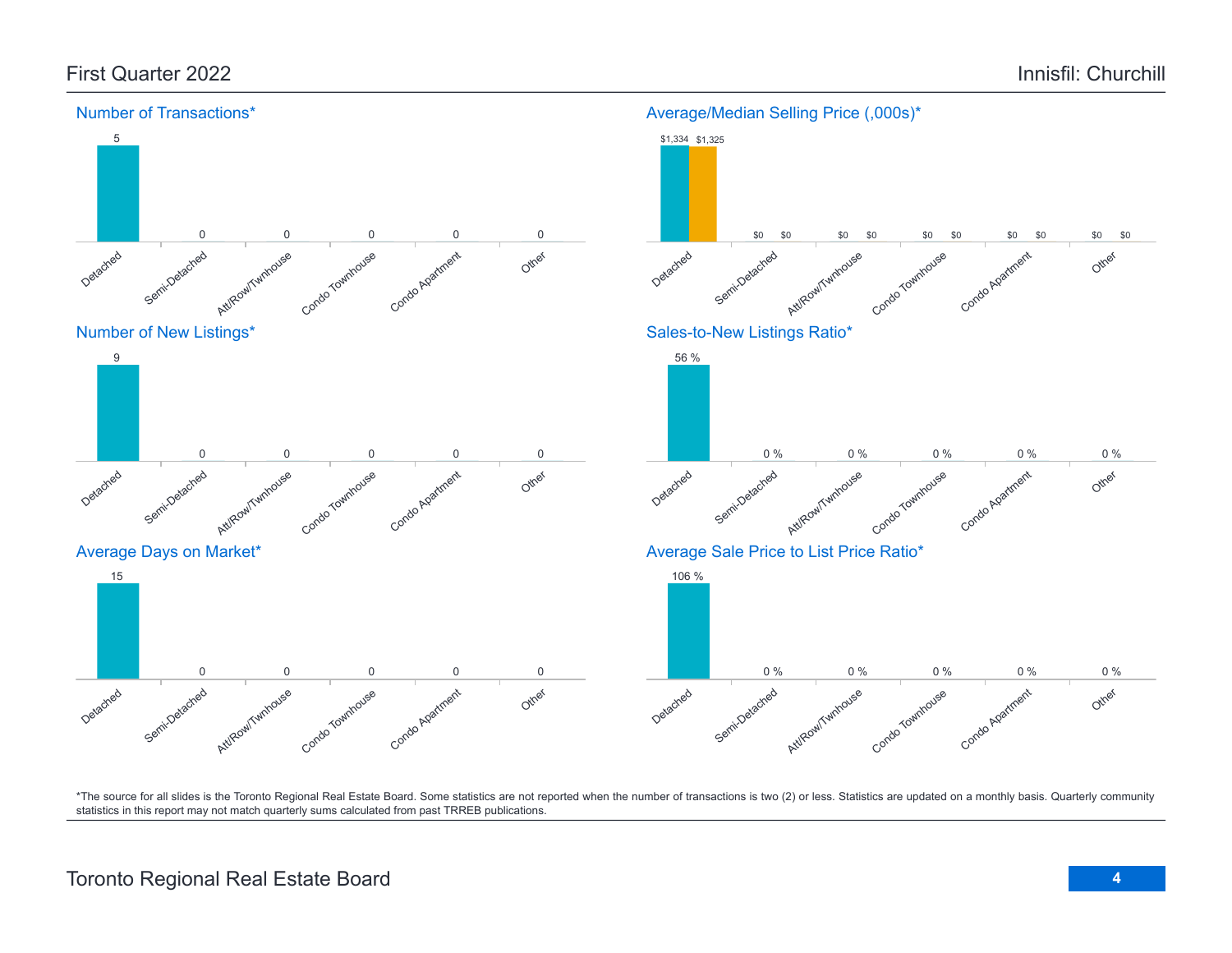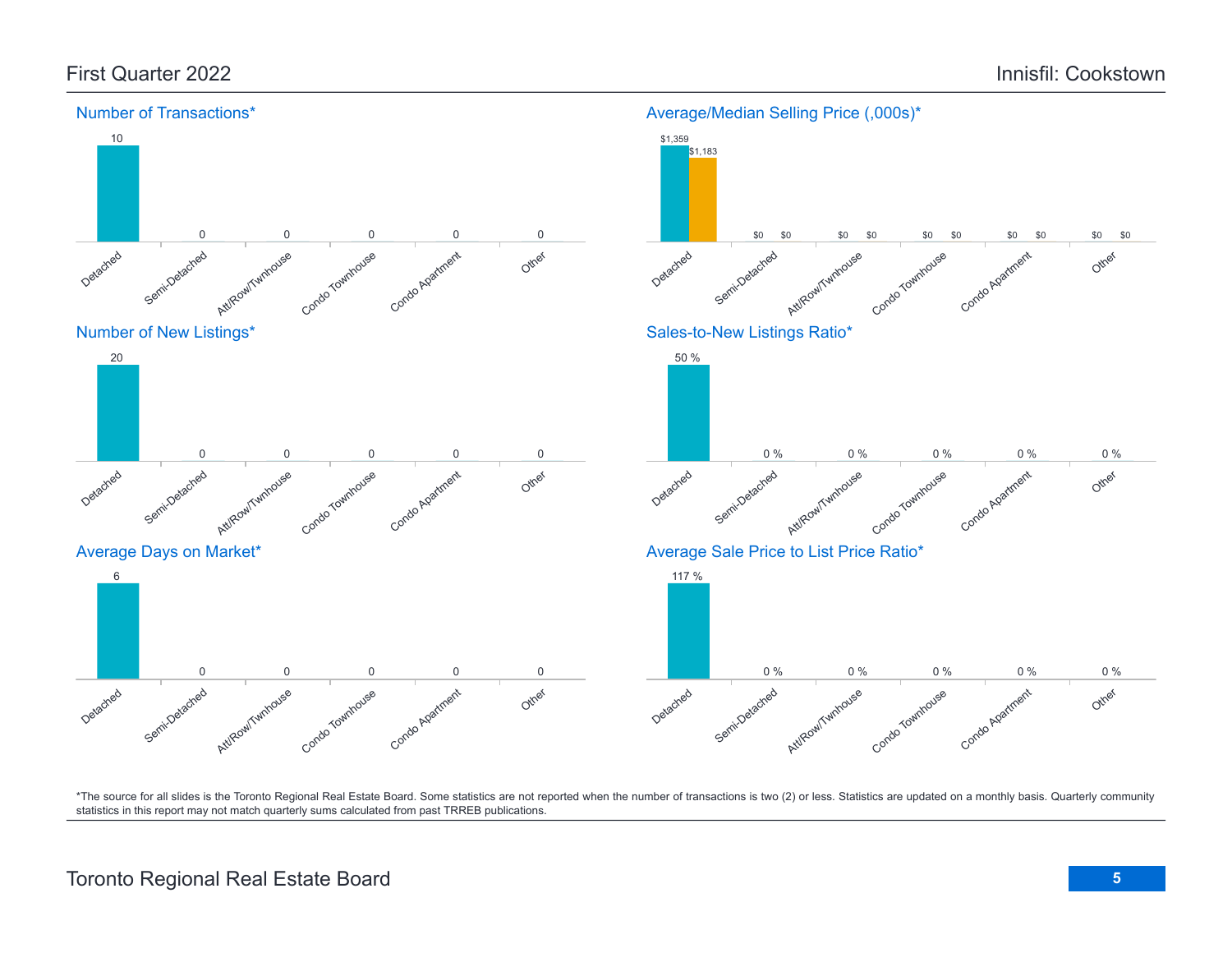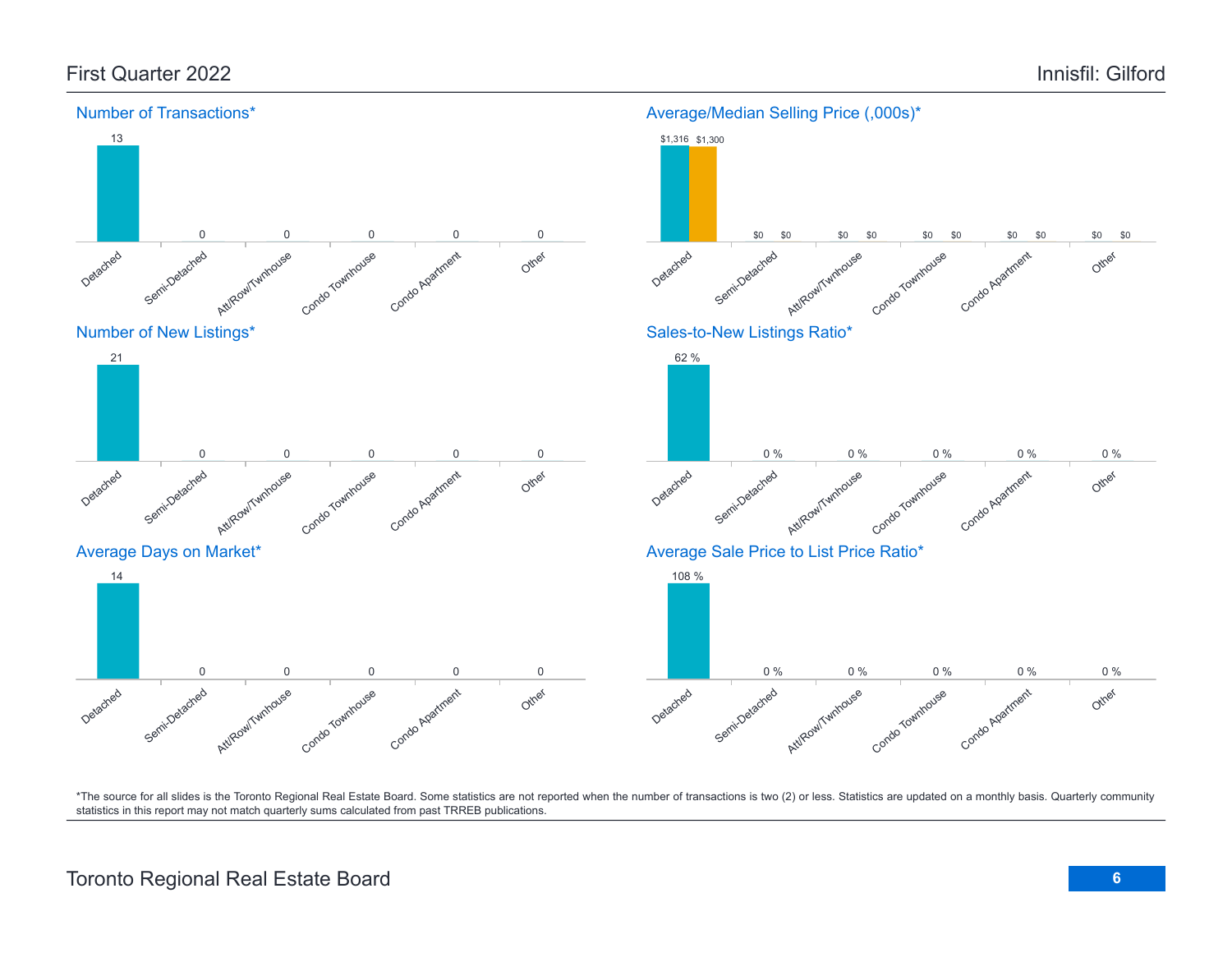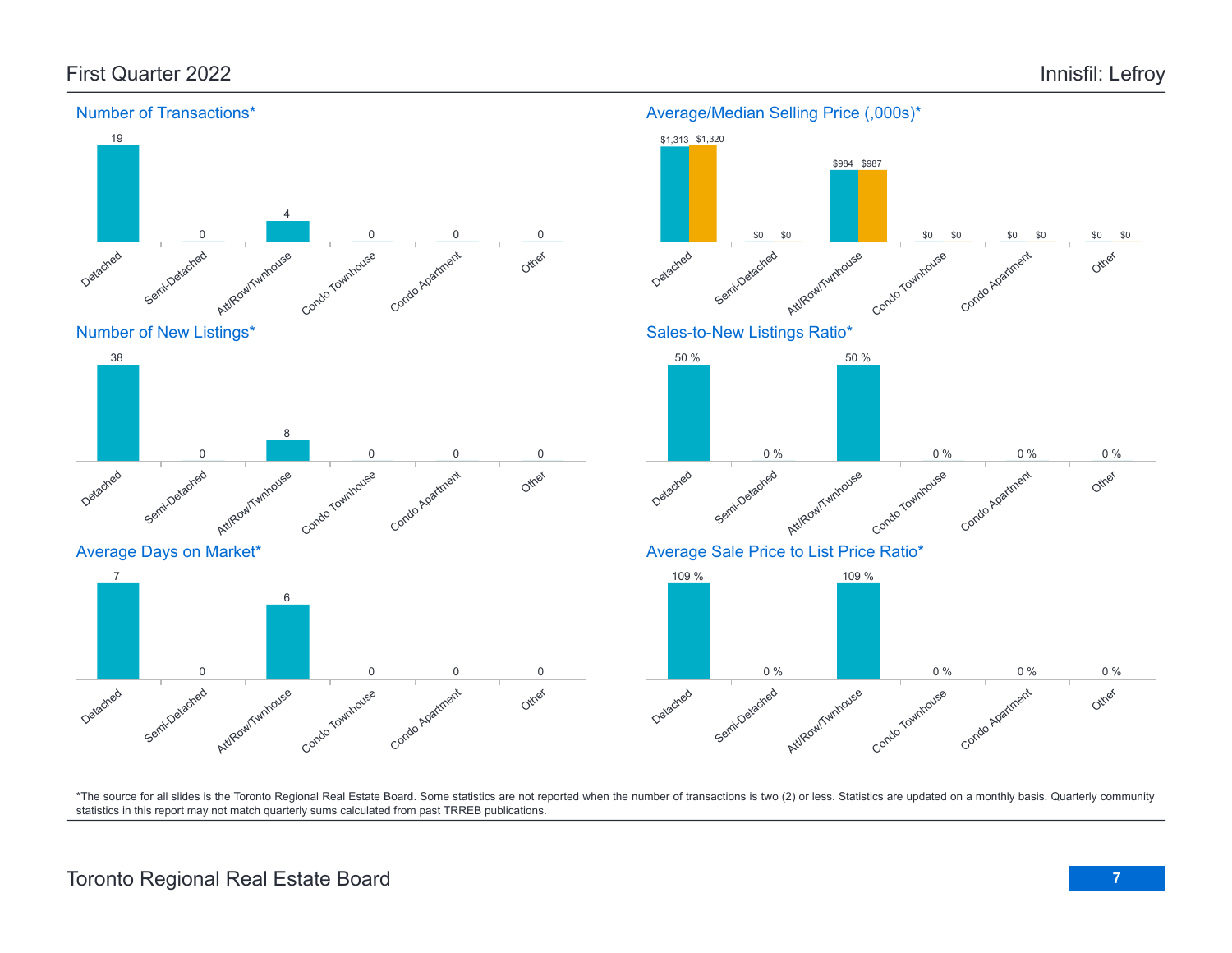